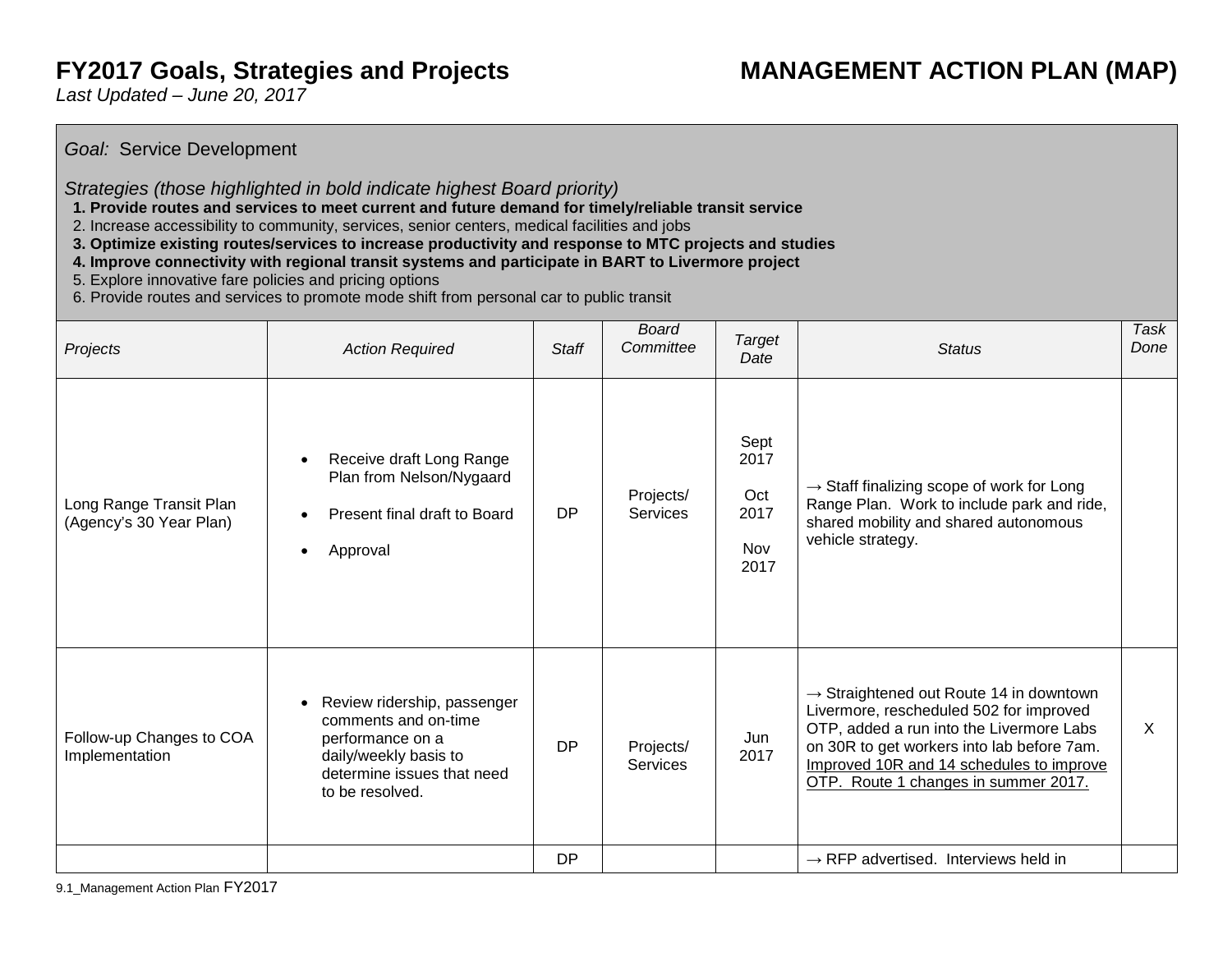| Projects                                                              | <b>Action Required</b>                                                                                                                         | <b>Staff</b> | <b>Board</b><br>Committee    | <b>Target</b><br>Date                                     | <b>Status</b>                                                                                                                                                                                                              | Task<br>Done |
|-----------------------------------------------------------------------|------------------------------------------------------------------------------------------------------------------------------------------------|--------------|------------------------------|-----------------------------------------------------------|----------------------------------------------------------------------------------------------------------------------------------------------------------------------------------------------------------------------------|--------------|
| <b>Comprehensive Paratransit</b><br>Assessment                        | Award of Contract<br>$\bullet$<br>Public Outreach #1<br>Public Outreach #2<br>Approval of<br>$\bullet$<br>Recommendations                      |              | Projects/<br>Services        | Nov<br>2016<br>Jun<br>2017<br>Sept<br>2017<br>Jan<br>2018 | October. MOU on partnership ratified by the<br>Board in January. City awarded contract.<br>Kick-off meeting held in February. Currently<br>undergoing data collection. Public meetings<br>in June.                         | $\mathsf{X}$ |
| Fare Study                                                            | <b>Draft Fare Study</b><br>$\bullet$<br>Public Hearing (proposed<br>$\bullet$<br>changes on fixed route)<br><b>Board Approval</b><br>$\bullet$ | <b>DP</b>    | Projects/<br><b>Services</b> | May<br>2017<br>Sept<br>2017<br>Sept<br>2017               | $\rightarrow$ Draft Fare Study complete. F&A to<br>reviewed in May. Decision to hold a few<br>months to see ridership trends on fixed<br>route. Paratransit changes to be considered<br>with paratransit study.            | X            |
| Signalization Improvements<br>And Three Queue Jumps<br>On Dublin Blvd | Award contract for signal<br>control<br>Award contract for queue<br>$\bullet$<br>jump<br>Finish project<br>$\bullet$                           | <b>DP</b>    | Projects/<br><b>Services</b> | Jul<br>2016<br>Mar<br>2017<br>Jun<br>2017                 | $\rightarrow$ Board awarded contract for signal control<br>upgrade in July. Board awarded contract for<br>additional signal control capabilities and<br>queue jump project in March. Expect<br>project completion in June. | X<br>X       |
| <b>Go Dublin Discount</b><br>Program                                  | Get clearance from FTA<br>$\bullet$<br>Sign Agreements with<br>$\bullet$<br>providers                                                          | ED           |                              | Nov<br>2016                                               | $\rightarrow$ Participation Agreements signed. Uber,<br>Lyft and DeSoto have activated the promo<br>code. Project area is the city limits of Dublin<br>and two BART stations. Fare is LAVTA will                           | X            |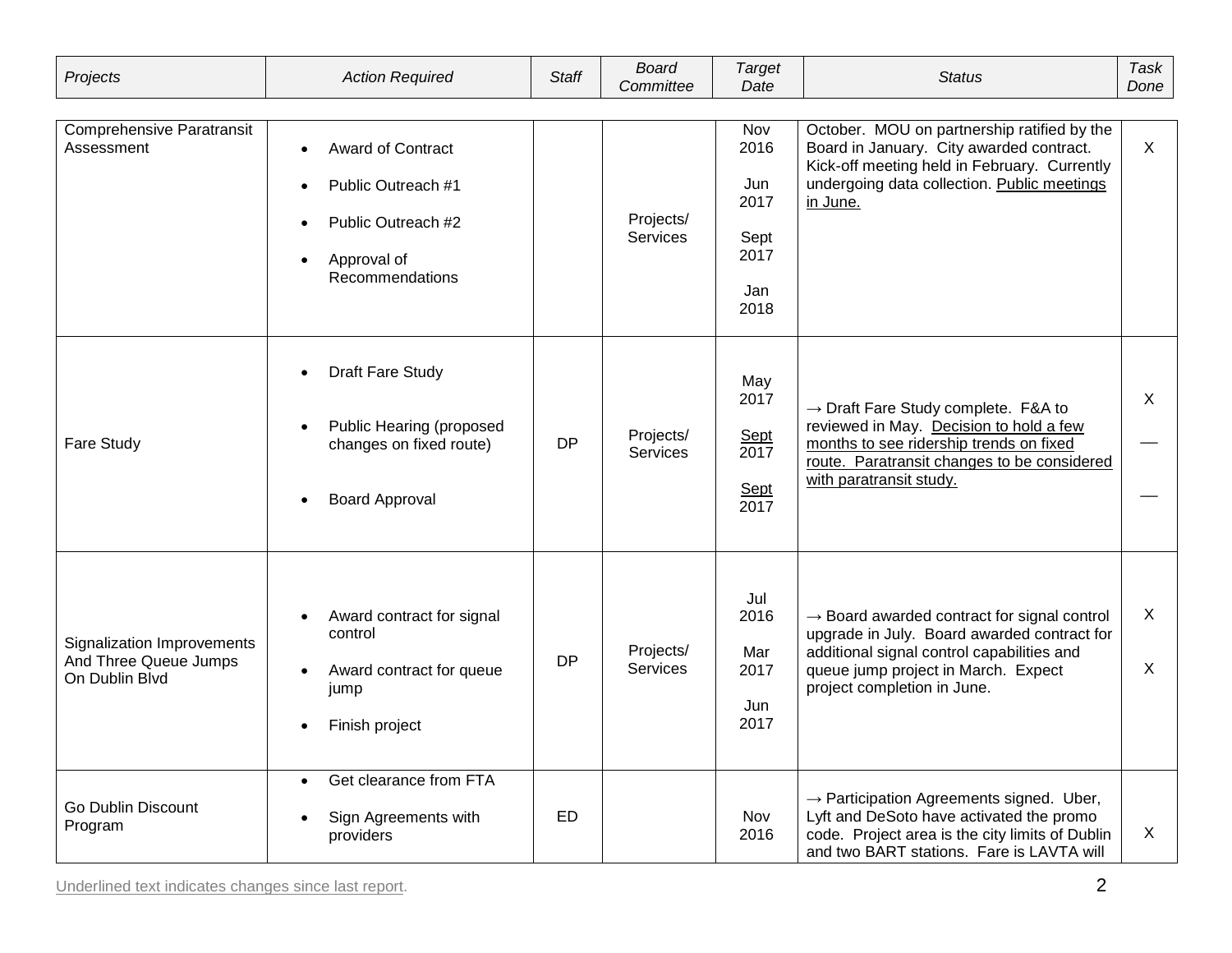| Projects | Action<br>Reauired<br>Auuur | <b>Staff</b> | Board<br><b>Committee</b> | <i>arget</i><br>Date | Status | l ask<br>Done |
|----------|-----------------------------|--------------|---------------------------|----------------------|--------|---------------|
|----------|-----------------------------|--------------|---------------------------|----------------------|--------|---------------|

| Implement | Projects/       | Dec  | cover 50% of cost of ride, up to \$5.       |  |
|-----------|-----------------|------|---------------------------------------------|--|
|           | <b>Services</b> | 2016 | Marketing began in February. First set of   |  |
|           |                 |      | invoices/rider data coming into LAVTA for   |  |
|           |                 | Dec  | analysis. Program providing approximately   |  |
|           |                 | 2016 | 1,200 rides/month. Working on agreements    |  |
|           |                 |      | with providers through January 2018 (end of |  |
|           |                 |      | 1-yr project).                              |  |
|           |                 |      |                                             |  |

# *Goal:*Marketing and Public Awareness

#### *Strategies (those highlighted in bold indicate highest Board priority)*

- **1. Continue to build the Wheels brand image, identity and value for customers**
- 2. Improve the public image and awareness of Wheels
- 3. Increase two-way communication between Wheels and its customers
- **4. Increase ridership, particularly on the Rapid, to fully attain benefits achieved through optimum utilization of our transit system**
- 5. Promote Wheels to New Businesses and residents

| Projects                                                         | <b>Action Required</b>                                                                                                                        | <b>Staff</b>             | Board<br>Committee           | Target<br>Date                     | <b>Status</b>                                                                                                                                                                                                             | Task<br>Done |
|------------------------------------------------------------------|-----------------------------------------------------------------------------------------------------------------------------------------------|--------------------------|------------------------------|------------------------------------|---------------------------------------------------------------------------------------------------------------------------------------------------------------------------------------------------------------------------|--------------|
| Website V2.0 Upgrades                                            | Speed up website<br>$\bullet$<br>Revise homepage for<br>$\bullet$<br>quicker access to commuter<br>info                                       | <b>MKT</b><br><b>MGR</b> | Projects/<br><b>Services</b> | Mar<br>2017<br><u>Sept</u><br>2017 | $\rightarrow$ Website speed up to industry standard.<br>Commuter page being developed summer<br>of 2017.                                                                                                                  | X            |
| V2.0 of Timetables and<br><b>Schedules With Route</b><br>Changes | Create second version of<br>timetables and route<br>changes to implement new<br>rebranding and fix route<br>issues from COA<br>implementation | <b>MKT</b><br><b>MGR</b> | Projects/<br><b>Services</b> | Jan<br>2017<br>Jun<br>2017         | $\rightarrow$ This project broken into two phases.<br>Phase I changes to timetables with January<br>service changes and Phase II upon<br>rebranding completion. Phase I completed.<br>Brochures/street inserts installed. | X            |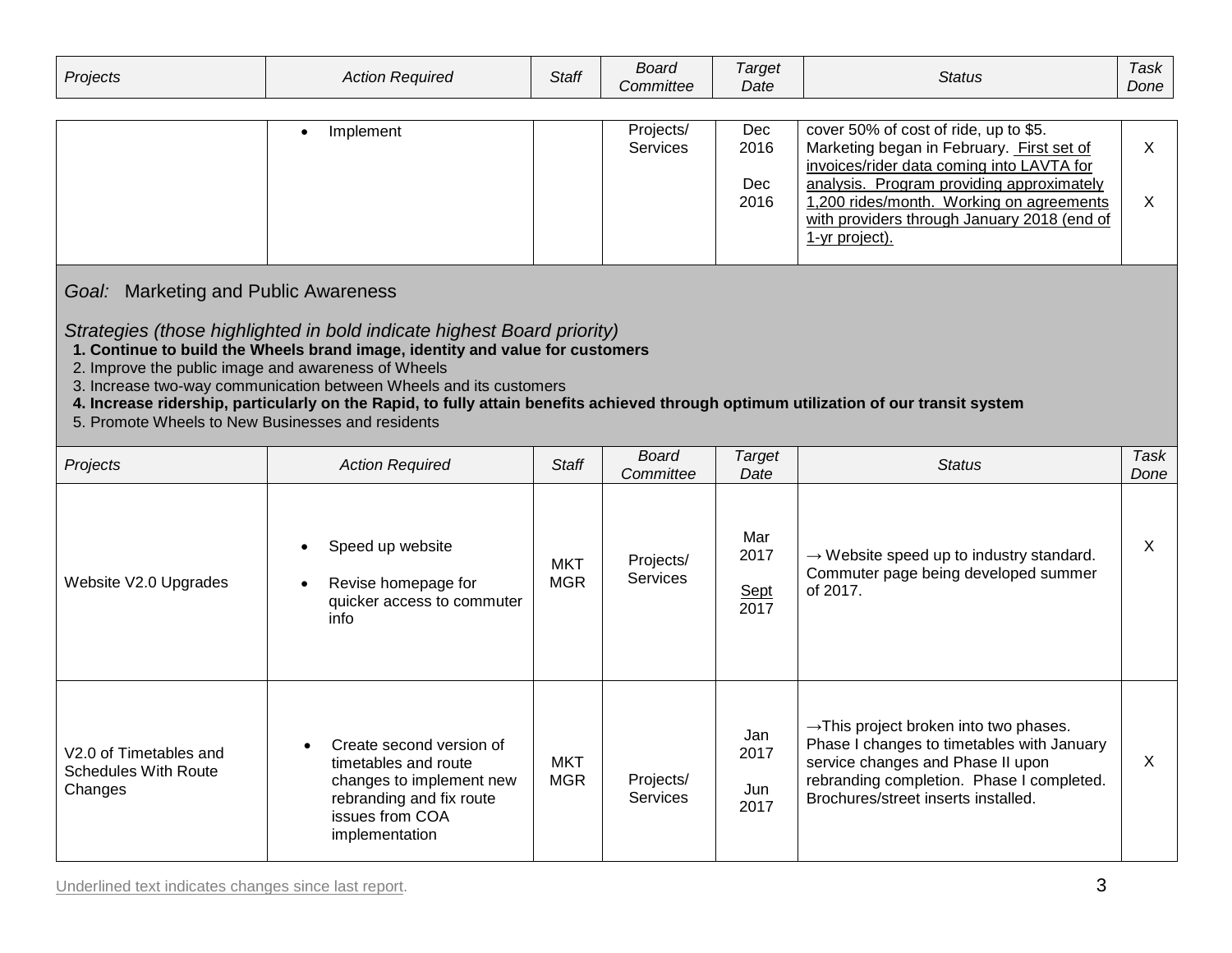| Projects                              | <b>Action Required</b>                                                                        | <b>Staff</b>             | <b>Board</b><br>Committee    | <b>Target</b><br>Date        | <b>Status</b>                                                                                                                                                                                                      | Task<br>Done      |
|---------------------------------------|-----------------------------------------------------------------------------------------------|--------------------------|------------------------------|------------------------------|--------------------------------------------------------------------------------------------------------------------------------------------------------------------------------------------------------------------|-------------------|
|                                       |                                                                                               |                          |                              |                              |                                                                                                                                                                                                                    |                   |
| Future Phone App                      | Advertise RFP/Contract<br>$\bullet$<br>Award<br>Introduce Phone App to<br>public              | <b>DP</b>                | Projects/<br>Services        | Aug<br>2017<br>$Jul$<br>2018 | $\rightarrow$ Currently using Transit as phone app.<br>Scope of Work being created for a future<br>phone app to take into account Park & Ride<br>strategy, SAV project, paratransit study and<br>Go Dublin.        |                   |
| Wi-Fi Project                         | Install Wi-Fi on Rapid and<br>Express buses                                                   | <b>DP</b>                | Projects/<br><b>Services</b> | Oct<br>2016<br>Feb<br>2017   | $\rightarrow$ Wi-Fi installed and working on all Rapid<br>and Express buses.                                                                                                                                       | X                 |
| Wayfinding at BART<br><b>Stations</b> | Plan new wayfinding<br>$\bullet$<br>signage<br>Install signage<br>$\bullet$                   | <b>MKT</b><br><b>MGR</b> | Projects/<br>Services        | Nov<br>2016<br>Jan<br>2017   | →New wayfinding signs installed by BART<br>in December. BART picked up cost of<br>signs.                                                                                                                           | X<br>X            |
| <b>LAVTA Rebranding Project</b>       | <b>Surveying and Focus</b><br>$\bullet$<br>Groups<br>Draft naming of services to<br>$\bullet$ | <b>MKT</b><br><b>MGR</b> | Projects/                    | Jun<br>2016<br>Aug           | $\rightarrow$ Community survey done. Focus groups<br>done. Additional community survey on<br>narrow list of names done. P&S Committee<br>and Board discussed. Wheels is<br>recommendation for name. New design for | $\mathsf{X}$<br>X |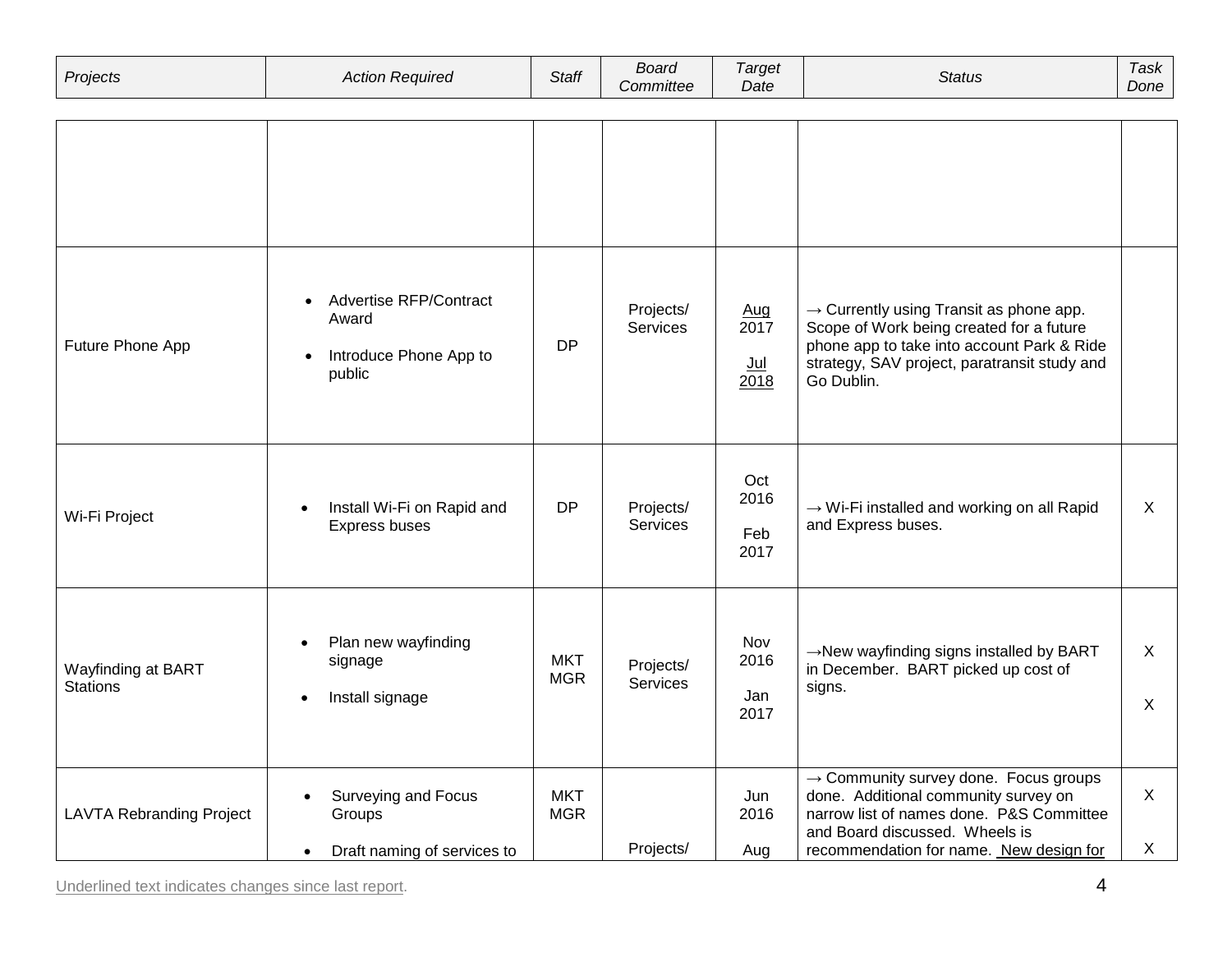| Projects                                                                                                         | <b>Action Required</b>                                                                              | <b>Staff</b>             | <b>Board</b><br>Committee    | <b>Target</b><br>Date                                    | <b>Status</b>                                                                                                                                                                                                                                                                                        | Task<br>Done |
|------------------------------------------------------------------------------------------------------------------|-----------------------------------------------------------------------------------------------------|--------------------------|------------------------------|----------------------------------------------------------|------------------------------------------------------------------------------------------------------------------------------------------------------------------------------------------------------------------------------------------------------------------------------------------------------|--------------|
|                                                                                                                  | <b>Board</b><br>Approval final naming, logo<br>and rebranding of buses                              |                          | <b>Services</b>              | 2016<br>Sept<br>2017                                     | buses approved. New logo approved.                                                                                                                                                                                                                                                                   | X            |
| Individualized Marketing                                                                                         | <b>Award Contract</b><br>Development of collateral<br>Public Outreach Campaign<br>Review of results | <b>MKT</b><br><b>MGR</b> | Projects/<br><b>Services</b> | Oct<br>2016<br>Mar<br>2017<br>Aug<br>2017<br>Oct<br>2017 | $\rightarrow$ SDG awarded contract. Kick-off meeting<br>held to discuss project and partners.<br>Meetings held with partners in Pleasanton.<br>Collateral developed. Program near<br>completion. Challenges in reaching goals of<br>participation households. Project report to<br>Board in October. | X<br>X<br>X  |
| 580X                                                                                                             | Direct Mailing #1<br>Door Hangers<br>Targeted social media                                          | <b>MKT</b><br><b>MGR</b> | Projects/<br><b>Services</b> | Sept<br>2016<br>Jan<br>2017<br>Mar<br>2017               | $\rightarrow$ Website slider and page created.<br>Commuter coaches delivered. The first<br>direct mailing was done. Goal is 15 rides<br>per hour. Jan promotions completed; door<br>hangers. Fare free for promotion.<br>Continuing to focus on targeted social<br>media.                            | X<br>X<br>X  |
| <b>Relocated Rapid Shelters</b><br>No Longer Served By Rapid<br>to N Canyons Parkway<br>(new alignment of Rapid) | Engineering work<br>Improvements to site<br>Relocation of shelters                                  | AS                       | Projects/<br><b>Services</b> | May<br>2017<br>Aug<br>2017<br>Sept<br>2017               | $\rightarrow$ Final relocation plan developed. Work to<br>be performed with FTA grant. FTA granted<br>approval in March. Engineering work done.<br>Expect to have project fully completed in<br>Sept.                                                                                                | $\mathsf{X}$ |
| Dispose of Shelters Past<br>Useful Life No Longer<br>Served By Route                                             | Identify shelters<br><b>Award Contract</b><br>Dispose of shelters                                   | AS                       | Projects/                    | Dec<br>2016<br>May                                       | $\rightarrow$ Staff has identified shelters past useful<br>life that need to be disposed. IFB being<br>developed to release in July to remove<br>shelters in Aug/Sept.                                                                                                                               | X            |

Underlined text indicates changes since last report. 5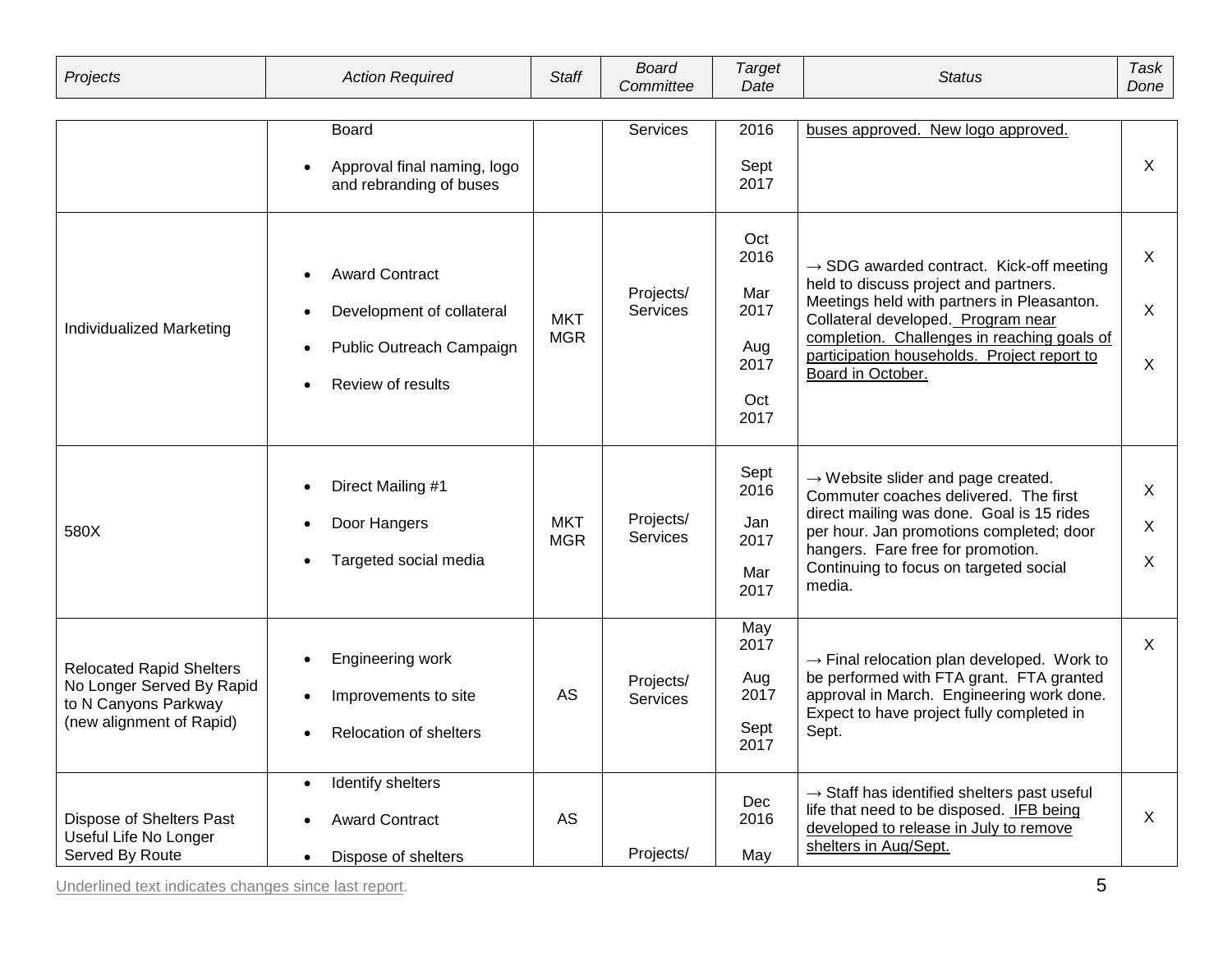| Projects                                                                                | <b>Action Required</b>                                                                                     | <b>Staff</b> | <b>Board</b><br>Committee    | <b>Target</b><br>Date                       | <b>Status</b>                                                                                                                                                                                                                                                                                                                                                                   | <b>Task</b><br>Done |
|-----------------------------------------------------------------------------------------|------------------------------------------------------------------------------------------------------------|--------------|------------------------------|---------------------------------------------|---------------------------------------------------------------------------------------------------------------------------------------------------------------------------------------------------------------------------------------------------------------------------------------------------------------------------------------------------------------------------------|---------------------|
|                                                                                         |                                                                                                            |              | Services                     | 2017<br>Sept<br>2017                        |                                                                                                                                                                                                                                                                                                                                                                                 |                     |
| Remove Bus Stop Signage<br>No Longer Served By<br>Routes                                | Removal of bus stop signs<br>by MV                                                                         | <b>AS</b>    | Projects/<br><b>Services</b> | Oct<br>2016                                 | $\rightarrow$ Currently 72 stops have temporary no<br>service signs affixed too bus signs/pole. All<br>signage has been removed.                                                                                                                                                                                                                                                | X                   |
| <b>Relocate Shelters Not Past</b><br>Useful Life That Are On<br>Routes No Longer Served | Identify shelters<br>$\bullet$<br>Identify new locations for<br>shelters<br>Relocate shelters<br>$\bullet$ | <b>AS</b>    | Projects/<br><b>Services</b> | Sept<br>2016<br>Oct<br>2016<br>Sept<br>2017 | $\rightarrow$ Shelters identified and relocation plan<br>created. Currently, shelters have signage<br>on them indicating that they are no longer<br>served. IFB being developed to release in<br>July to relocate shelters in Aug/Sept.                                                                                                                                         | X<br>X.             |
| <b>Replace Shelters Past</b><br>Useful Life That Are On<br><b>Current Routes</b>        | Identify shelters<br>Award contract<br>Install                                                             | <b>AS</b>    | Projects/<br><b>Services</b> | Nov<br>2016<br>Apr<br>2017<br>Sept<br>2017  | $\rightarrow$ Shelters identified. Current plan in<br>Livermore, where most shelters past useful<br>life are located, is to replace them with<br>metro style shelters to accommodate<br>artwork. Brasco awarded contract to build<br>10 shelters that will accommodate art work.<br>IFB for installation to take place in July for a<br>Aug/Sept install after shelters arrive. | $\mathsf{X}$        |
| Purchase and Install Light<br>Kits                                                      | Identify shelters in need of<br>$\bullet$<br>light kits<br>Complete Installation of<br>$\bullet$           | AS           | Projects/                    | Nov<br>2016<br>Sept                         | $\rightarrow$ Solar light kits delivered. Pleasanton<br>installations to be complete. Dublin in June<br>and Livermore in Aug/Sept.                                                                                                                                                                                                                                              | X                   |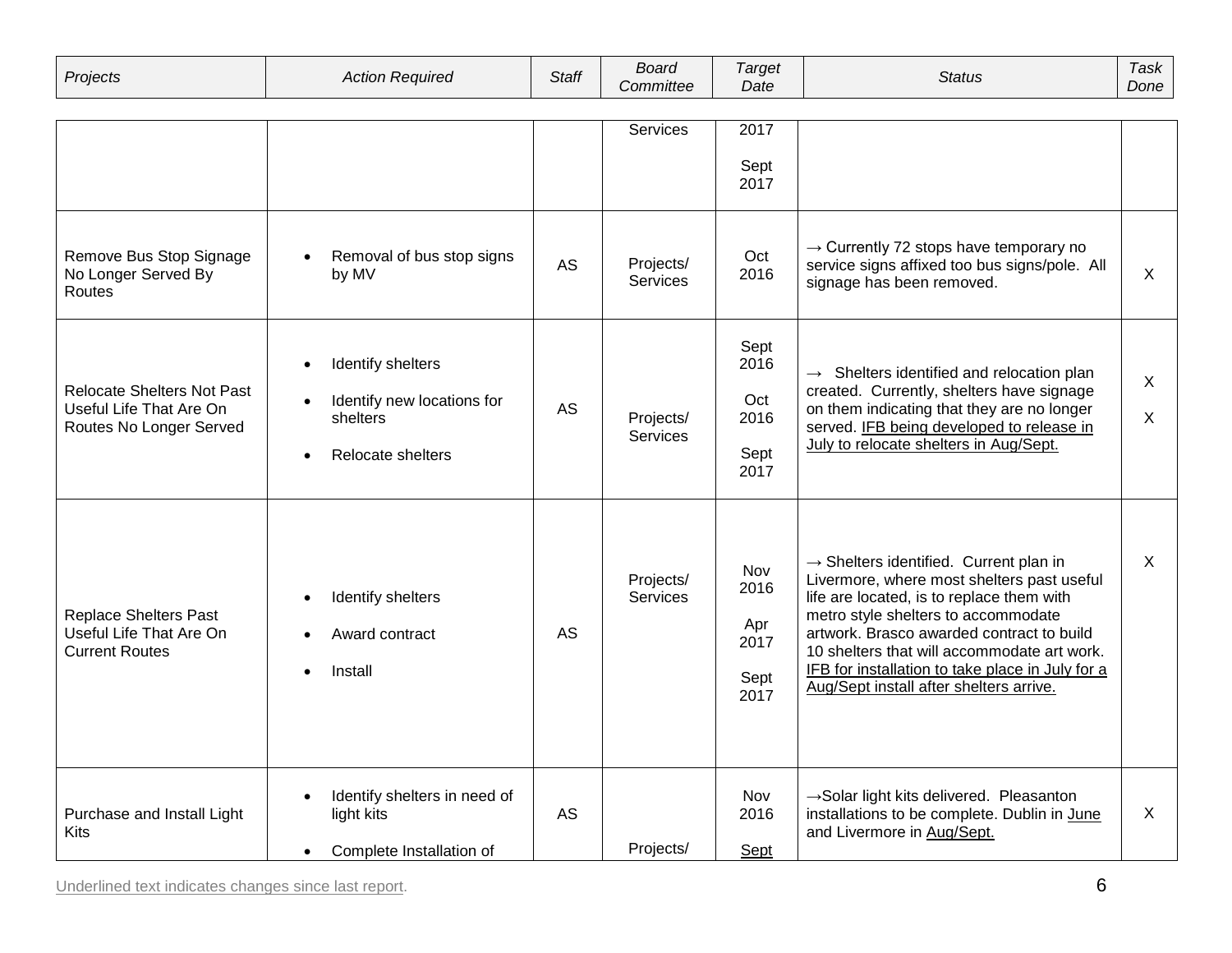| Projects                                                       | <b>Action Required</b>                                                                                                                                                                                                                                                                 | <b>Staff</b>             | <b>Board</b><br>Committee    | <b>Target</b><br>Date                                | <b>Status</b>                                                                                                                                                                                                                                                                                                                                                               | Task<br>Done                |
|----------------------------------------------------------------|----------------------------------------------------------------------------------------------------------------------------------------------------------------------------------------------------------------------------------------------------------------------------------------|--------------------------|------------------------------|------------------------------------------------------|-----------------------------------------------------------------------------------------------------------------------------------------------------------------------------------------------------------------------------------------------------------------------------------------------------------------------------------------------------------------------------|-----------------------------|
|                                                                | light kits                                                                                                                                                                                                                                                                             |                          | Services                     | 2017                                                 |                                                                                                                                                                                                                                                                                                                                                                             |                             |
| Goal: Community and Economic Development                       | Strategies (those highlighted in bold indicate highest Board priority)<br>1. Integrate transit into local economic development plans<br>2. Advocate for increased TOD from member agencies and MTC<br>3. Partner with employers in the use of transit to meet TDM goals & requirements |                          |                              |                                                      |                                                                                                                                                                                                                                                                                                                                                                             |                             |
| Projects                                                       | <b>Action Required</b>                                                                                                                                                                                                                                                                 | <b>Staff</b>             | <b>Board</b><br>Committee    | <b>Target</b><br>Date                                | <b>Status</b>                                                                                                                                                                                                                                                                                                                                                               | Task<br>Done                |
| ACTC:<br>Measure BB Transit<br><b>Student Pass Program</b>     | Assist ACTC in promoting<br>the student passes<br>Monitor effectiveness of the<br>program and capacity<br>issues                                                                                                                                                                       | <b>DP</b>                | Projects/<br><b>Services</b> | Ongoing<br>Ongoing                                   | $\rightarrow$ Approximately 100 passes sold. Staff to<br>promote and bike on bus event at Livermore<br>Middle School in late January. Will expand<br>project to provide all students interested in<br>Wheels a Clipper card in four Livermore<br>schools to use bus system. Marketing<br>Department collaborating with ACTC on<br>pass. Report to be provided in September. | X                           |
| Las Positas College<br>Student, Faculty, Staff Pass<br>Program | Relocate Rapid shelters<br>$\bullet$<br>Implement Pass<br>Marketing campaign on<br>campus<br>Review analytics and create<br>long-term purchase plan<br>from college                                                                                                                    | <b>MKT</b><br><b>MGR</b> | Projects/<br>Services        | Aug<br>2016<br>Aug<br>2016<br>Ongoing<br>Jan<br>2017 | $\rightarrow$ Installed shelters and implemented Easy<br>Pass. Goal is to increase ridership 100% or<br>get to 500 rides a day and seek long-term<br>funding for the pass. Have reached goal.<br>Continuing marketing and have continued<br>Easy Pass through next academic year.<br>Students to vote on pass early in Spring of<br>next academic year.                     | $\mathsf{X}$<br>X<br>X<br>X |
| <b>Charter School Easy Pass</b><br>Program                     | <b>High School Relocation</b><br>$\bullet$<br>Implementation of Pass<br>Promotion by HS<br>Review analytics and create<br>$\bullet$                                                                                                                                                    | <b>MKT</b><br><b>MGR</b> | Projects/<br><b>Services</b> | Sept<br>2016<br>Oct<br>2016<br>Ongoing               | $\rightarrow$ High School recently moved to new<br>location on 30R. Easy Pass implemented.<br>Monitoring usage and the potential of school<br>to continue the pass on a long term basis.<br>Charter school to close.                                                                                                                                                        | X<br>X<br>X                 |

Underlined text indicates changes since last report.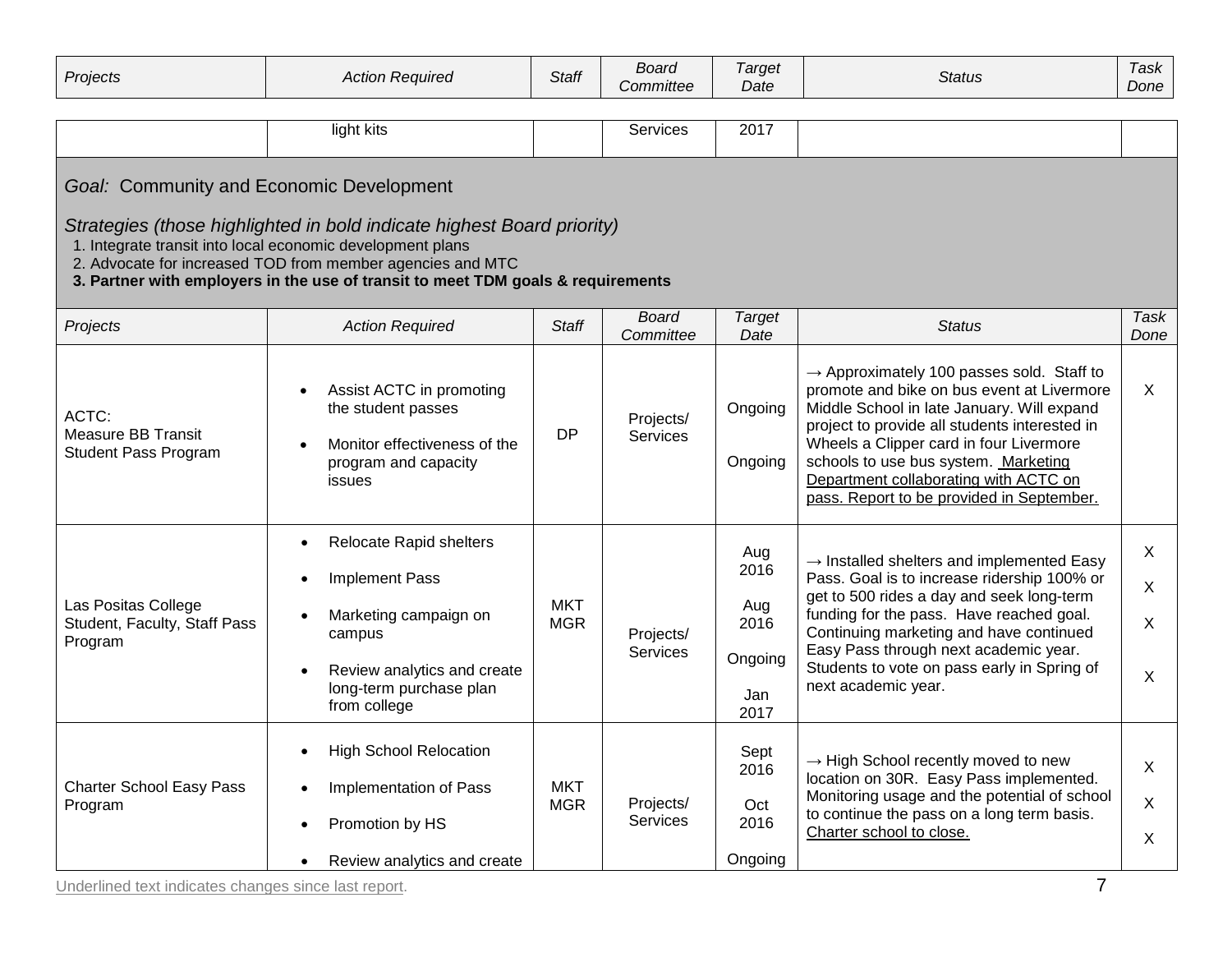| Projects | Action<br>: Reauıred | <b>Staff</b> | Board            | 'arget | Status | l ask |
|----------|----------------------|--------------|------------------|--------|--------|-------|
|          |                      |              | <i>Committee</i> | Date   |        | Done  |

|                                                                                                                                                                                      | long term funding plan                                                                                                                                                                                     |           |                              |                                                             |                                                                                                                                                                                                                                                                                                                                       |  |
|--------------------------------------------------------------------------------------------------------------------------------------------------------------------------------------|------------------------------------------------------------------------------------------------------------------------------------------------------------------------------------------------------------|-----------|------------------------------|-------------------------------------------------------------|---------------------------------------------------------------------------------------------------------------------------------------------------------------------------------------------------------------------------------------------------------------------------------------------------------------------------------------|--|
|                                                                                                                                                                                      |                                                                                                                                                                                                            |           |                              | Mar<br>2017                                                 |                                                                                                                                                                                                                                                                                                                                       |  |
| Plan For TOD Project at<br><b>Livermore Transit Center</b>                                                                                                                           | Tour of TC area by Projects<br>and Services Committee<br>Apply for planning grant<br>$\bullet$<br>jointly with City                                                                                        | <b>PM</b> | Projects/<br>Services        |                                                             | $\rightarrow$ Project on hold due to work loads.                                                                                                                                                                                                                                                                                      |  |
| Historic Train Depot<br><b>Relocation at Livermore</b><br><b>Transit Center</b>                                                                                                      | <b>City Award of Project</b><br>$\bullet$<br>Demo of TC Customers<br>$\bullet$<br>Service Buildings<br>Finish<br>$\bullet$<br>Relocation/Renovation                                                        | <b>PM</b> | Projects/<br><b>Services</b> | Jan<br>2017<br><u>Jun</u><br>2017<br>Feb<br>2018            | $\rightarrow$ FTA clearance given to demo current<br>building. Amendment #1 to be considered<br>by the Board in January. Bids received by<br>City. City Council awarded contract.<br>Temporary facility installed. Demo of<br>current buildings at TC and the relocation of<br>Depot to take place after the 4 <sup>th</sup> of July. |  |
| <b>Rehab of Shade Structure</b><br>and Replacement of<br>Furniture at Livermore<br>Transit Center. Rehab of<br>Custom Shelter adjacent to<br>Livermore TC next to<br>Parking Garage. | Obtain a cost estimate for<br>painting the shade structure<br>and customer shelter<br>Obtain cost estimate for<br>$\bullet$<br>replacement of furniture<br><b>Bid Project</b><br><b>Project Completion</b> | <b>PM</b> | Projects/<br><b>Services</b> | $Jul$<br>2017<br>Jul<br>2017<br>Sept<br>2017<br>Jan<br>2018 | $\rightarrow$ In project planning stages.                                                                                                                                                                                                                                                                                             |  |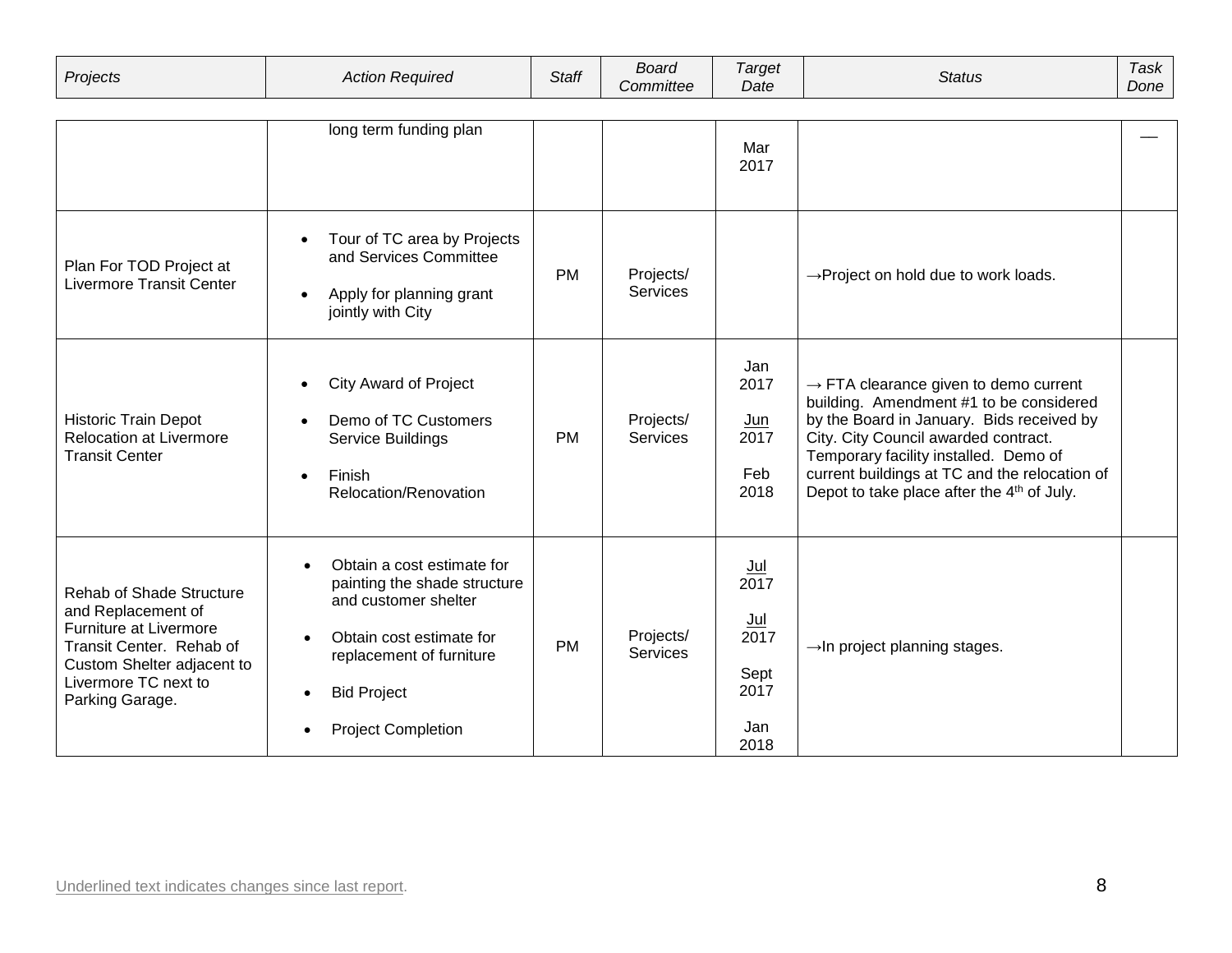| Projects | ı Reauıred<br>Action . | $\epsilon$<br><b>Staff</b> | -<br>Board<br>Committee | 'arget<br>$\cdot$<br>Date | Status | l ask<br>Done |
|----------|------------------------|----------------------------|-------------------------|---------------------------|--------|---------------|
|----------|------------------------|----------------------------|-------------------------|---------------------------|--------|---------------|

# *Goal:* Regional Leadership

### *Strategies (those highlighted in bold indicate highest Board priority)*

 **1. Advocate for local, regional, state, and federal policies that support mission of Wheels**

- 2. Support staff involvement in leadership roles representing regional, state, and federal forums
- 3. Promote transit priority initiatives with member agencies
- 4. Support regional initiatives that support mobility convenience

| Projects                                                     | <b>Action Required</b>                                                                                               | <b>Staff</b> | <b>Board</b><br>Committee    | Target<br>Date                    | <b>Status</b>                                                                                                                                                                                                                                                                                                        | <b>Task</b><br>Done |
|--------------------------------------------------------------|----------------------------------------------------------------------------------------------------------------------|--------------|------------------------------|-----------------------------------|----------------------------------------------------------------------------------------------------------------------------------------------------------------------------------------------------------------------------------------------------------------------------------------------------------------------|---------------------|
| Altamont Regional Rail<br><b>Working Group</b>               | <b>Hire Executive Consultant</b><br>Strategic planning by<br><b>Working Group</b>                                    | ED           | Projects/<br><b>Services</b> | <b>Dec</b><br>2016<br>Feb<br>2017 | $\rightarrow$ Executive on board with Working Group.<br>AB 758 language developed. Assembly<br>Transportation Committee approved 12-0 in<br>April. Appropriations voted 14-0 in May. On<br>Assembly Floor 72-0, 8 abstentions. Senate<br>Transportation Committee to hear bill July<br>11 <sup>th</sup> (tentative). | X<br>X              |
| 2017 Legislative Plan                                        | Creation of 2017 Legislative<br>Plan and review/approval<br>by the Board and provide<br>support for key legislation. | Exec<br>Dir  | Finance/<br>Admin            | Feb<br>2017<br>Feb<br>2017        | $\rightarrow$ Research being done on emerging<br>priorities at local, state and federal level.<br>2017 Legislative Plan approved by board in<br>February. Staff monitoring legislation to<br>choose optimal time for correspondence of<br>support.                                                                   | X                   |
| State Legislation to Approve<br><b>SAV Project in Dublin</b> | Introduce SAV legislation<br>$\bullet$                                                                               | Exec<br>Dir  | Finance/<br>Admin            | Feb<br>2017                       | $\rightarrow$ AB1444 approved by Assembly<br>Transportation Committee, Communication<br>and Conveyance, Appropriations and<br>Assembly Floor. In Senate Transportation<br>Committee on June 27th. MOUs being<br>crafted with AQMD, CCCTA, CCTA.                                                                      |                     |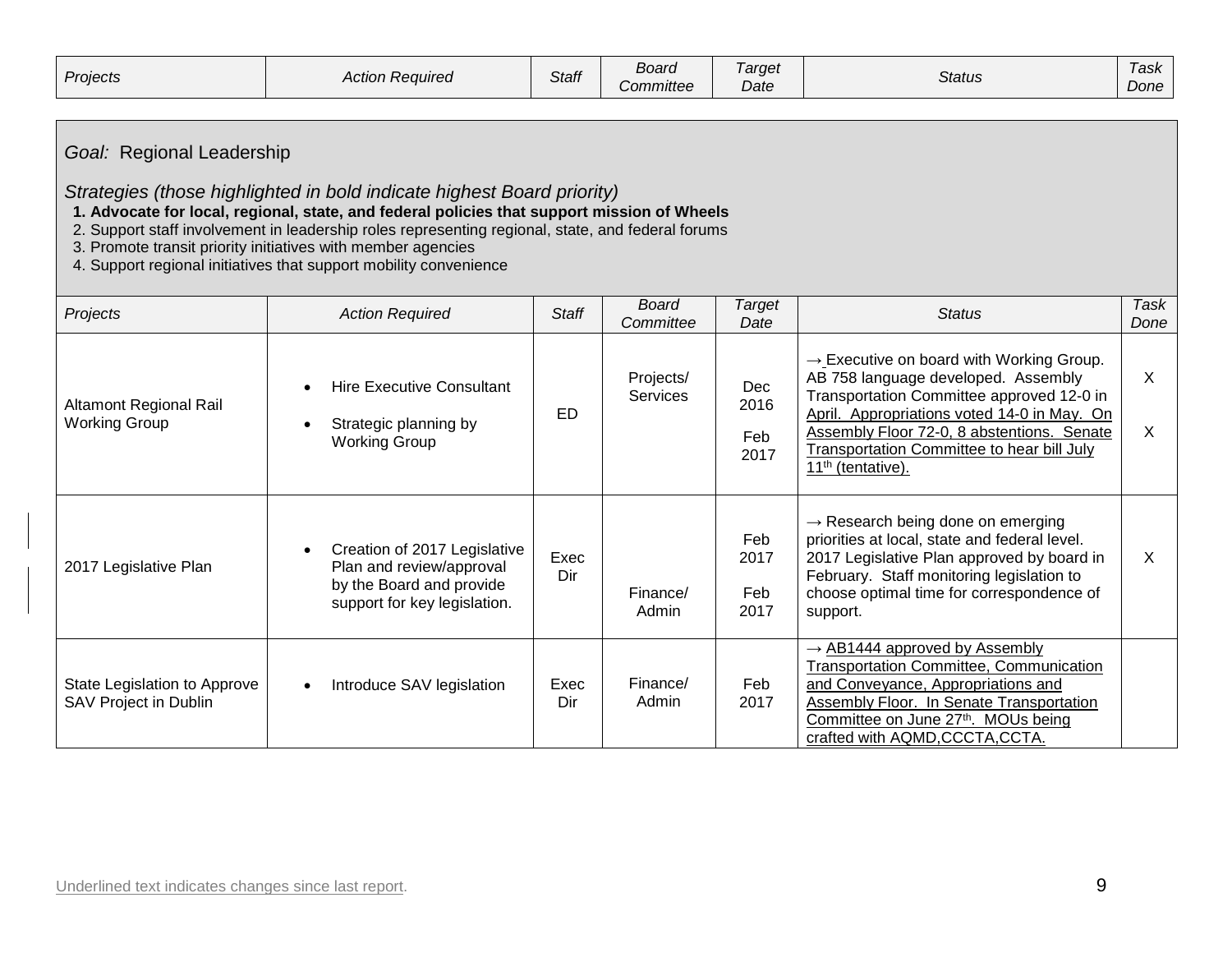| Projects | Action<br>ı Reauired<br>ווטווטח | <b>Staff</b> | Board<br><i>Committee</i> | arget<br>Date | <b>Status</b> | Task<br>Done |
|----------|---------------------------------|--------------|---------------------------|---------------|---------------|--------------|
|          |                                 |              |                           |               |               |              |

# *Goal:*Organizational Effectiveness

#### *Strategies (those highlighted in bold indicate highest Board priority)*

1. Promote system wide continuous quality improvement initiatives

2. Continue to expand the partnership with contract staff to strengthen teamwork and morale and enhance the quality of service

 **3. Establish performance based metrics with action plans for improvement; monitor, improve, and report on-time performance and productivity**

4. HR development with focus on employee quality of life and strengthening of technical resources

5. Enhance and improve organizational structures, processes and procedures to increase system effectiveness

6. Develop policies that hold Board and staff accountable, providing clear direction through sound policy making decisions

| Projects                                  | <b>Action Required</b>                                                                                                                                                        | Staff     | Board<br>Committee           | Target<br>Date         | <b>Status</b>                                                                                                                                                                                                    | Task<br>Done |
|-------------------------------------------|-------------------------------------------------------------------------------------------------------------------------------------------------------------------------------|-----------|------------------------------|------------------------|------------------------------------------------------------------------------------------------------------------------------------------------------------------------------------------------------------------|--------------|
| <b>Performance Metrics</b><br>Improvement | Staff setting up aggressive<br>monitoring of key<br>performance metrics: on-<br>time performance, accidents<br>and customer service.                                          | <b>DP</b> | Projects/<br><b>Services</b> | Ongoing                | $\rightarrow$ Daily and weekly meeting to discuss key<br>metrics at staff level. Baseline for key areas<br>of routes established.                                                                                |              |
| <b>MTM Contract Oversight</b>             | Staff reviewing monthly<br>statistics to ensure accuracy<br>Staff working with contractor<br>on seven focus areas to<br>ensure only those using<br>service are those eligible | <b>PD</b> | Projects/<br>Services        | Ongoing<br>Ongoing     | $\rightarrow$ Contractor has recently purchased<br>Trapeze software. Statistics appear to be<br>accurate. Staff monitoring. Eligibility<br>interviews being conducted. Paratransit<br>assessment being procured. |              |
| <b>MV Contract Oversight</b>              | Create and Implement<br>Monitoring Plan of Contract<br>Provide updates to Board<br>on key trends                                                                              | AS        | Projects/<br>Services        | Oct<br>2016<br>Ongoing | $\rightarrow$ Staff has begun meeting with MV weekly<br>to monitor multiple elements of the contract.<br>Staff anticipating a discussion with P&S on<br>route/contractor performance in June.                    | $\chi$       |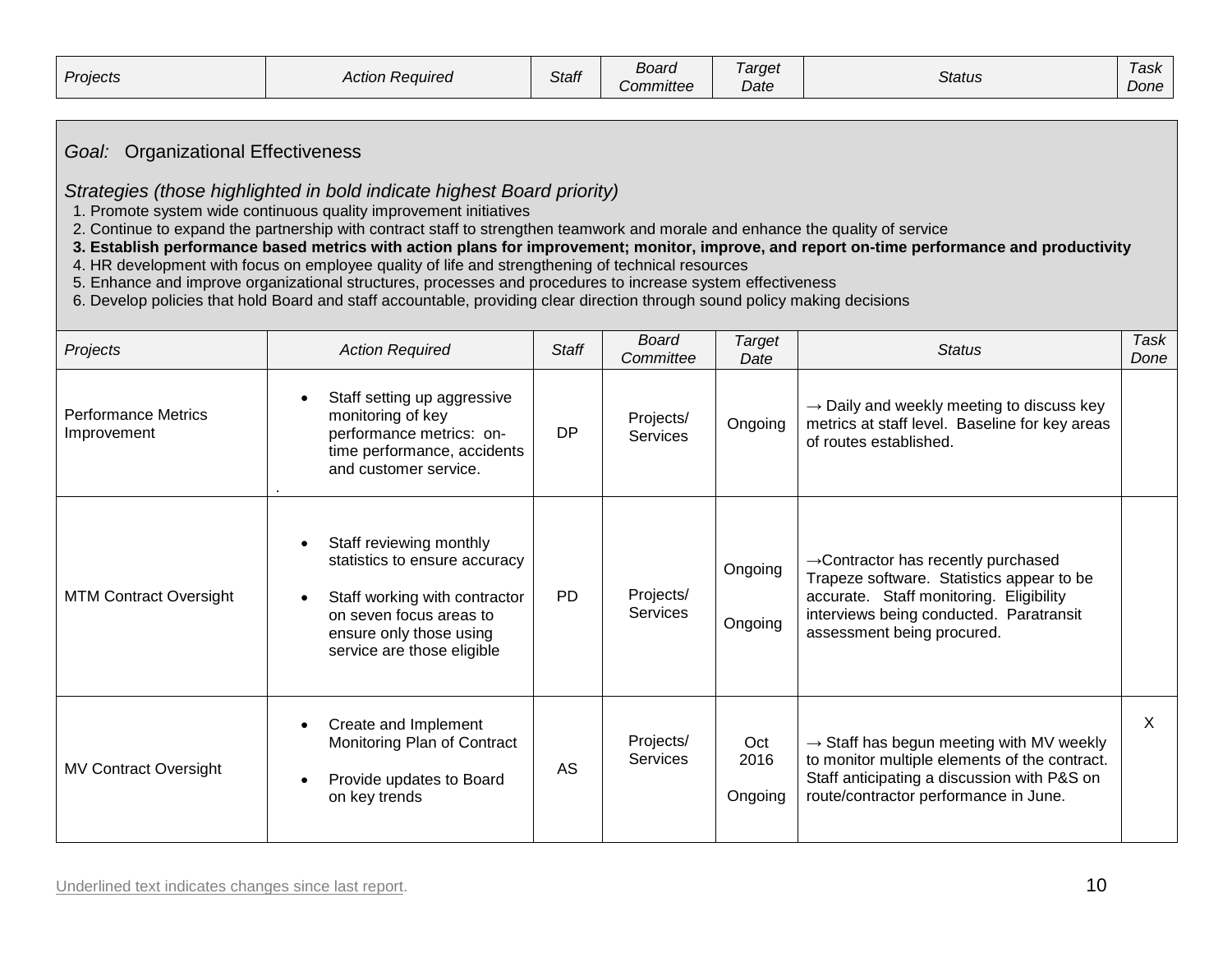| Projects | Reauired<br>Action H | --<br>Staff | Board<br>Committee | arget<br>$\cdot$<br>Date | Status | l ask<br>Done |
|----------|----------------------|-------------|--------------------|--------------------------|--------|---------------|
|----------|----------------------|-------------|--------------------|--------------------------|--------|---------------|

# *Goal:*Financial Management

*Strategies (those highlighted in bold indicate highest Board priority)*

#### **1. Develop budget in accordance with strategic Plan, integrating fiscal review processes into all decisions**

- 2. Explore and develop revenue generating opportunities
- 3. Maintain fiscally responsible long range capital and operating plans

| Projects                                                      | <b>Action Required</b>                                                                                                  | <b>Staff</b> | <b>Board</b><br>Committee    | <b>Target</b><br>Date      | <b>Status</b>                                                                                                                                                                                                                                 | <b>Task</b><br>Done |  |  |
|---------------------------------------------------------------|-------------------------------------------------------------------------------------------------------------------------|--------------|------------------------------|----------------------------|-----------------------------------------------------------------------------------------------------------------------------------------------------------------------------------------------------------------------------------------------|---------------------|--|--|
| FY16 Comprehensive<br><b>Annual Financial Report</b>          | Complete financial audit<br>$\bullet$<br>and all required reporting to<br>Board, local, regional and<br>state agencies. | DA           | Finance/<br>Admin            | Dec<br>2016                | $\rightarrow$ Audit completed in Sept 2016. Final<br>presentations to Board in Nov 2016.                                                                                                                                                      | $\mathsf{X}$        |  |  |
| Other:                                                        |                                                                                                                         |              |                              |                            |                                                                                                                                                                                                                                               |                     |  |  |
| <b>Transit Center Concrete</b><br>Project In Bus Driving Isle | Perform demo of asphalt<br>$\bullet$<br>and construction of concrete<br>in driving isle.                                | <b>PM</b>    | Projects/<br><b>Services</b> | Feb<br>2018                | $\rightarrow$ Utilizing City concrete contract. Asphalt<br>to be removed and construction completed<br>in May/Jun of 2017. This project to tie in<br>closely with Historic Depot Relocation<br>project. Will be final phase of Depot project. |                     |  |  |
| <b>Administrative Offices</b><br>Asphalt and ADA Project      | <b>Award Contract</b><br>Finish Improvements<br>$\bullet$                                                               | <b>PM</b>    | Projects/<br><b>Services</b> | Mar<br>2017<br>May<br>2017 | → Contractor selected by Board in March.<br>Project completed in May.                                                                                                                                                                         | X<br>$\sf X$        |  |  |